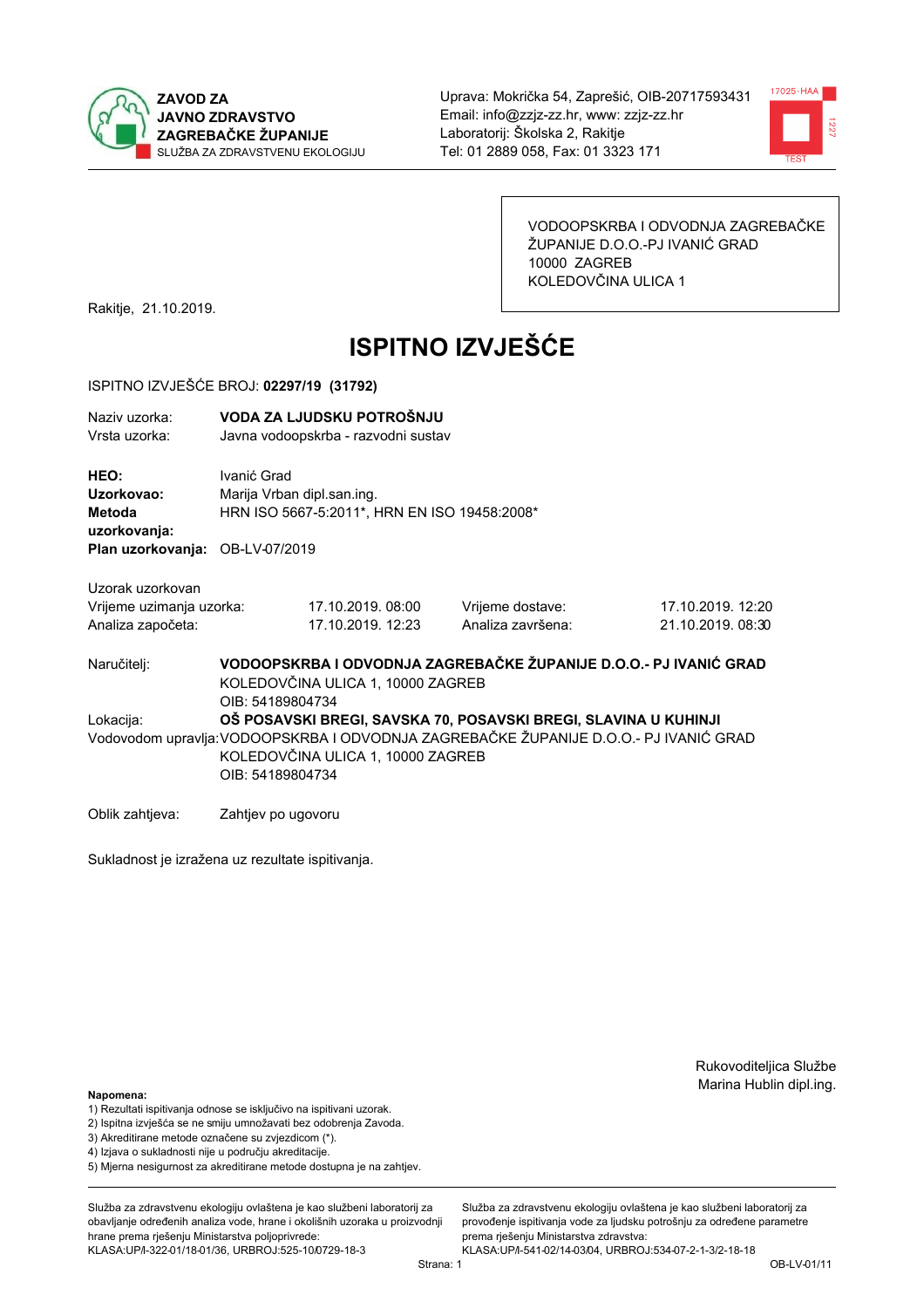## **REZULTATI ISPITIVANJA:**

Ispitno izviešće rezultat je elektroničke obrade podataka te je punovažeće bez žiga i potpisa

| Pokazatelj                | <b>Metoda</b>                           | <b>MJ</b>               | <b>Rezultatt</b> | MDK**         | <b>Sukladno</b> |
|---------------------------|-----------------------------------------|-------------------------|------------------|---------------|-----------------|
| Temperatura               | Standard Methods 21st Ed.<br>2005.2550B | $^{\circ}$ C            | 17,8             | 25            | DA              |
| Slobodni rezidualni klor  | HRN EN ISO 7393-2:2018                  | mg/L $Cl2$              | 0,09             | 0,5           | DA              |
| Boja                      | HRN EN ISO 7887:2012                    | mg/L Pt/Co skale        | < 5              | 20            | DA              |
| Mutnoća                   | HRN EN ISO 7027-1:2016*                 | NTU jedinica            | 0,27             | 4             | DA              |
| <b>Miris</b>              | HRN EN 1622:2008                        |                         | bez              | bez           | DA              |
| Okus                      | HRN EN 1622:2008                        |                         | bez              | bez           | DA              |
| pH                        | HRN EN ISO 10523:2012*                  | pH jedinica             | 7,5              | $6, 5 - 9, 5$ | DA              |
| Temp.pri određivanju pH   |                                         | $^{\circ}$ C            | 19,1             |               |                 |
| Elektrovodljivost         | HRN EN 27888:2008*                      | µScm-1 pri 20°C         | 403              | 2.500         | DA              |
| Utrošak KMnO <sub>4</sub> | HRN EN ISO 8467:2001                    | mg/L $O2$               | 0,7              | 5             | DA              |
| Kloridi                   | HRN EN ISO 10304-1:2009*                | mg/L CI                 | 9,6              | 250           | DA              |
| Nitriti                   | HRN EN ISO 10304-1:2009*                | mg/L (NO <sub>2</sub> ) | < 0.050          | 0,5           | DA              |
| Nitrati                   | HRN EN ISO 10304-1:2009*                | mg/L (NO <sub>3</sub> ) | 5,1              | 50            | DA              |
| Amonij                    | HRN ISO 7150-1:1998*                    | mg/L (NH                | < 0,05           | 0,5           | DA              |

trezultat izražen kao manje od (<) odnosi se na granicu kvantifikacije

\*\*maksimalno dozvoljena koncentracija

#### Izjava o sukladnosti

Prema ispitanim parametrima uzorak vode JE SUKLADAN zahtievima članka 5. Zakona o vodi za ljudsku potrošnju (NN 56/2013, 64/2015, 104/2017, 115/2018) i priloga I Pravilnika o parametrima sukladnosti, metodama analize, monitoringu i planovima sigurnosti vode za ljudsku potrošnju te načinu vođenja registra pravnih osoba koje obavljaju djelatnost javne vodoopskrbe (NN 125/2017).

> Voditeljica Odsjeka Nikolina Ciban dipl.ing.

## Odsjek za mikrobiološka ispitivanja voda

### **REZULTATI ISPITIVANJA:**

Ispitno izvješće rezultat je elektroničke obrade podataka te je punovažeće bez žiga i potpisa

| Pokazatelj             | <b>Metoda</b>           | <b>MJ</b>   | <b>Rezultat</b> | MDK** | <b>Sukladno</b> |
|------------------------|-------------------------|-------------|-----------------|-------|-----------------|
| Ukupni koliformi       | HRN EN ISO 9308-1:2014* | broj/100 mL |                 | 0     | DA              |
| Escherichia coli       | HRN EN ISO 9308-1:2014* | broj/100 mL |                 | 0     | DA              |
| Enterokoki             | HRN EN ISO 7899-2:2000* | broj/100 mL |                 | 0     | DA              |
| Pseudomonas aeruginosa | HRN EN ISO 16266:2008*  | broj/100 mL | < 1             | 0     | DA              |
| Aerobne bakt -36 C/48h | HRN EN ISO 6222:2000*   | broj/1 mL   |                 | 100   | DA              |
| Aerobne bakt -22°C/72h | HRN EN ISO 6222:2000*   | broj/1 mL   |                 | 100   | DA              |

\*\*maksimalno dozvoljena koncentracija

#### Izjava o sukladnosti

Prema ispitanim parametrima uzorak vode JE SUKLADAN zahtjevima članka 5. Zakona o vodi za ljudsku potrošnju (NN 56/2013, 64/2015, 104/2017, 115/2018) i priloga I Pravilnika o parametrima sukladnosti, metodama analize, monitoringu i planovima sigurnosti vode za ljudsku potrošnju te načinu vođenja registra pravnih osoba koje obavljaju djelatnost javne vodoopskrbe (NN 125/2017).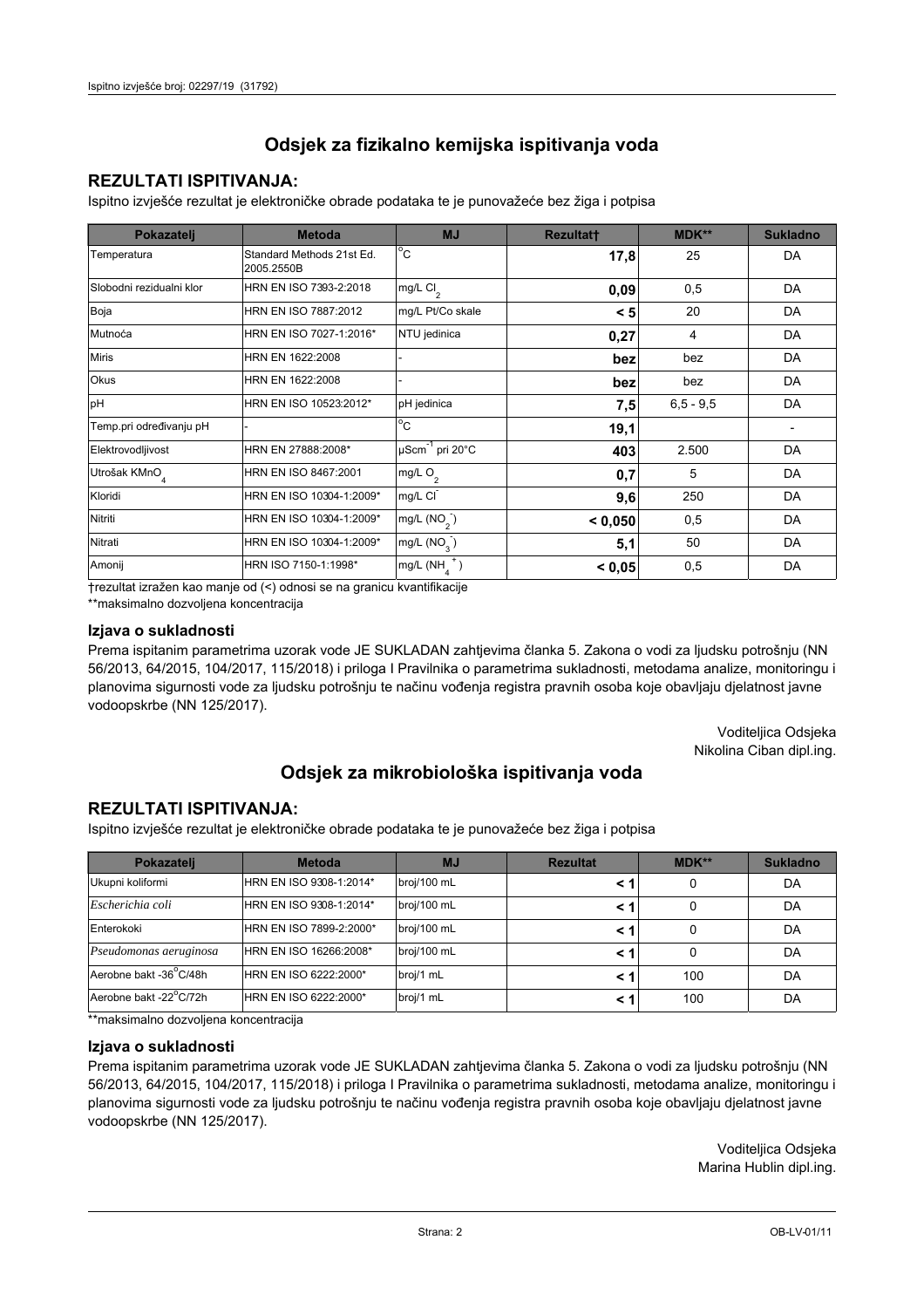



VODOOPSKRBA I ODVODNJA ZAGREBAČKE ŽUPANIJE D.O.O.-PJ IVANIĆ GRAD 10000 ZAGREB KOLEDOVČINA ULICA 1

Rakitje, 21.10.2019.

# **ISPITNO IZVJEŠĆE**

#### ISPITNO IZVJEŠĆE BROJ: 02298/19 (31793)

| Naziv uzorka: | VODA ZA LJUDSKU POTROŠNJU           |
|---------------|-------------------------------------|
| Vrsta uzorka: | Javna vodoopskrba - razvodni sustav |

HEO: Ivanić Grad Uzorkovao: Marija Vrban dipl.san.ing. Metoda HRN ISO 5667-5:2011\*, HRN EN ISO 19458:2008\* uzorkovanja:

Plan uzorkovanja: OB-LV-07/2019

| Uzorak uzorkovan       |  |
|------------------------|--|
| Vrijeme uzimanja uzork |  |

| Vrijeme uzimanja uzorka: | 17.10.2019.08:15  | Vrijeme dostave:  |
|--------------------------|-------------------|-------------------|
| Analiza započeta:        | 17.10.2019. 12:24 | Analiza završena: |

17.10.2019. 12:20 21 10 2019 08:31

Naručitelj:

Lokacija:

VODOOPSKRBA I ODVODNJA ZAGREBAČKE ŽUPANIJE D.O.O.- PJ IVANIĆ GRAD KOLEDOVČINA ULICA 1, 10000 ZAGREB OIB: 54189804734 DV IVANIĆ GRAD. PV LIVADA, MILKE TRNINE BB, IVANIĆ GRAD, SLAVINA U KUHINJI Vodovodom upravlja: VODOOPSKRBA I ODVODNJA ZAGREBAČKE ŽUPANIJE D.O.O.- PJ IVANIĆ GRAD KOLEDOVČINA ULICA 1, 10000 ZAGREB OIB: 54189804734

Oblik zahtjeva: Zahtjev po ugovoru

Sukladnost je izražena uz rezultate ispitivanja.

Rukovoditeljica Službe Marina Hublin dipl.ing.

Napomena:

- 1) Rezultati ispitivanja odnose se isključivo na ispitivani uzorak.
- 2) Ispitna izvješća se ne smiju umnožavati bez odobrenja Zavoda.
- 3) Akreditirane metode označene su zvjezdicom (\*).
- 4) Iziava o sukladnosti nije u području akreditacije.
- 5) Mjerna nesigurnost za akreditirane metode dostupna je na zahtjev.

Služba za zdravstvenu ekologiju ovlaštena je kao službeni laboratorij za obavlianie određenih analiza vode, hrane i okolišnih uzoraka u proizvodniji hrane prema rješenju Ministarstva poljoprivrede:

KLASA:UP/l-322-01/18-01/36, URBROJ:525-10/0729-18-3

Služba za zdravstvenu ekologiju ovlaštena je kao službeni laboratorij za provođenie ispitivania vode za liudsku potrošniu za određene parametre prema riešenju Ministarstva zdravstva: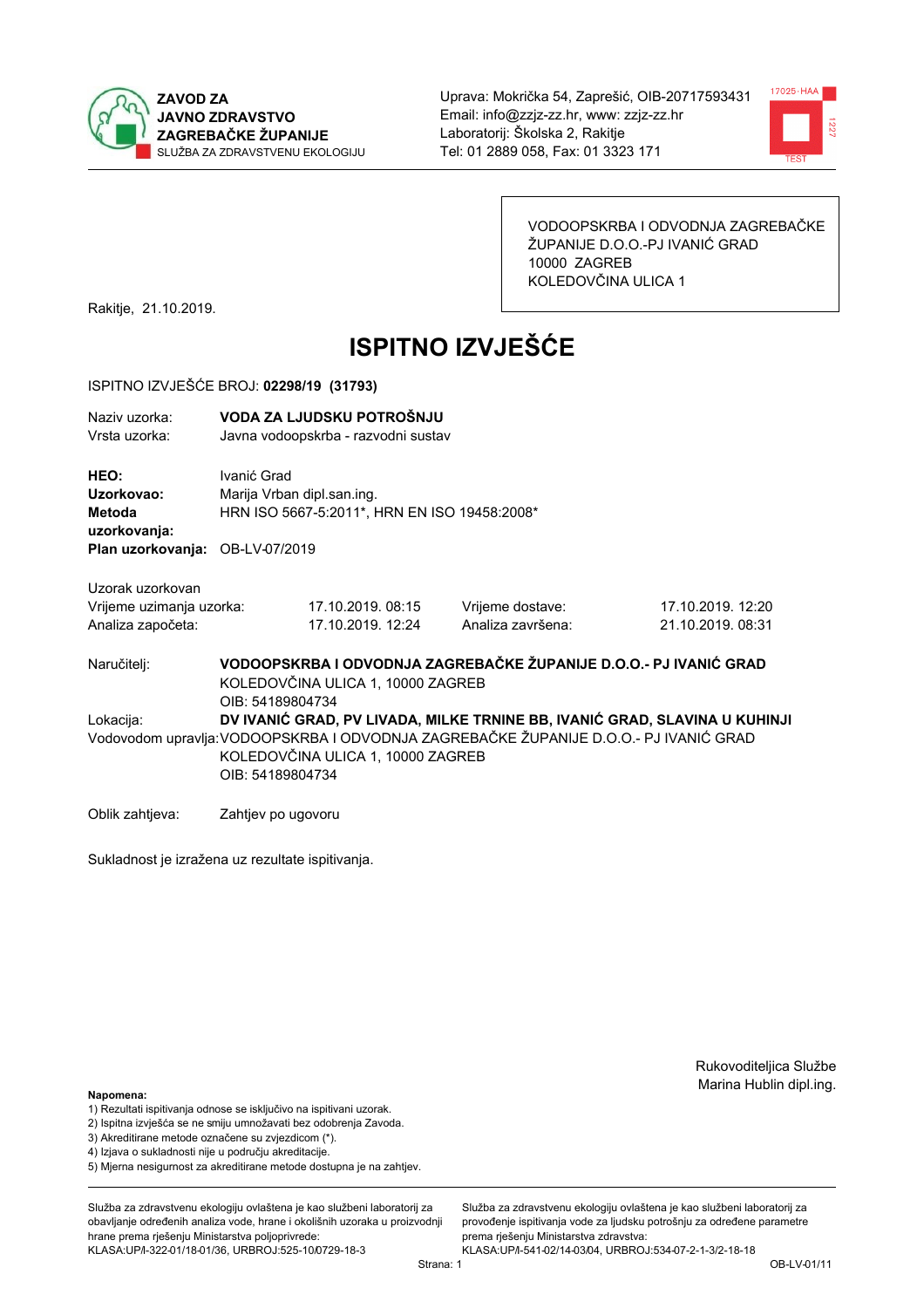## **REZULTATI ISPITIVANJA:**

Ispitno izviešće rezultat je elektroničke obrade podataka te je punovažeće bez žiga i potpisa

| Pokazatelj                | <b>Metoda</b>                           | <b>MJ</b>               | <b>Rezultatt</b> | MDK**         | <b>Sukladno</b> |
|---------------------------|-----------------------------------------|-------------------------|------------------|---------------|-----------------|
| Temperatura               | Standard Methods 21st Ed.<br>2005.2550B | $^{\circ}$ C            | 17,6             | 25            | DA              |
| Slobodni rezidualni klor  | HRN EN ISO 7393-2:2018                  | mg/L $Cl2$              | 0, 10            | 0,5           | DA              |
| Boja                      | HRN EN ISO 7887:2012                    | mg/L Pt/Co skale        | < 5              | 20            | DA              |
| Mutnoća                   | HRN EN ISO 7027-1:2016*                 | NTU jedinica            | 0,21             | 4             | DA              |
| <b>Miris</b>              | HRN EN 1622:2008                        |                         | bez              | bez           | DA              |
| Okus                      | HRN EN 1622:2008                        |                         | bez              | bez           | DA              |
| pH                        | HRN EN ISO 10523:2012*                  | pH jedinica             | 7,4              | $6, 5 - 9, 5$ | DA              |
| Temp.pri određivanju pH   |                                         | $^{\circ}$ C            | 18,4             |               |                 |
| Elektrovodljivost         | HRN EN 27888:2008*                      | µScm-1 pri 20°C         | 491              | 2.500         | DA              |
| Utrošak KMnO <sub>4</sub> | HRN EN ISO 8467:2001                    | mg/L $O2$               | < 0.5            | 5             | DA              |
| Kloridi                   | HRN EN ISO 10304-1:2009*                | mg/L CI                 | 17               | 250           | DA              |
| Nitriti                   | HRN EN ISO 10304-1:2009*                | mg/L (NO <sub>2</sub> ) | < 0.050          | 0,5           | DA              |
| Nitrati                   | HRN EN ISO 10304-1:2009*                | mg/L (NO <sub>3</sub> ) | 7,8              | 50            | DA              |
| Amonij                    | HRN ISO 7150-1:1998*                    | mg/L (NH                | < 0,05           | 0,5           | DA              |

trezultat izražen kao manje od (<) odnosi se na granicu kvantifikacije

\*\*maksimalno dozvoljena koncentracija

#### Izjava o sukladnosti

Prema ispitanim parametrima uzorak vode JE SUKLADAN zahtievima članka 5. Zakona o vodi za ljudsku potrošnju (NN 56/2013, 64/2015, 104/2017, 115/2018) i priloga I Pravilnika o parametrima sukladnosti, metodama analize, monitoringu i planovima sigurnosti vode za ljudsku potrošnju te načinu vođenja registra pravnih osoba koje obavljaju djelatnost javne vodoopskrbe (NN 125/2017).

> Voditeljica Odsjeka Nikolina Ciban dipl.ing.

## Odsjek za mikrobiološka ispitivanja voda

### **REZULTATI ISPITIVANJA:**

Ispitno izvješće rezultat je elektroničke obrade podataka te je punovažeće bez žiga i potpisa

| Pokazatelj             | <b>Metoda</b>           | <b>MJ</b>   | <b>Rezultat</b> | MDK** | <b>Sukladno</b> |
|------------------------|-------------------------|-------------|-----------------|-------|-----------------|
| Ukupni koliformi       | HRN EN ISO 9308-1:2014* | broj/100 mL |                 | 0     | DA              |
| Escherichia coli       | HRN EN ISO 9308-1:2014* | broj/100 mL |                 | 0     | DA              |
| Enterokoki             | HRN EN ISO 7899-2:2000* | broj/100 mL |                 | 0     | DA              |
| Pseudomonas aeruginosa | HRN EN ISO 16266:2008*  | broj/100 mL | < 1             | 0     | DA              |
| Aerobne bakt -36 C/48h | HRN EN ISO 6222:2000*   | broj/1 mL   |                 | 100   | DA              |
| Aerobne bakt -22°C/72h | HRN EN ISO 6222:2000*   | broj/1 mL   |                 | 100   | DA              |

\*\*maksimalno dozvoljena koncentracija

#### Izjava o sukladnosti

Prema ispitanim parametrima uzorak vode JE SUKLADAN zahtjevima članka 5. Zakona o vodi za ljudsku potrošnju (NN 56/2013, 64/2015, 104/2017, 115/2018) i priloga I Pravilnika o parametrima sukladnosti, metodama analize, monitoringu i planovima sigurnosti vode za ljudsku potrošnju te načinu vođenja registra pravnih osoba koje obavljaju djelatnost javne vodoopskrbe (NN 125/2017).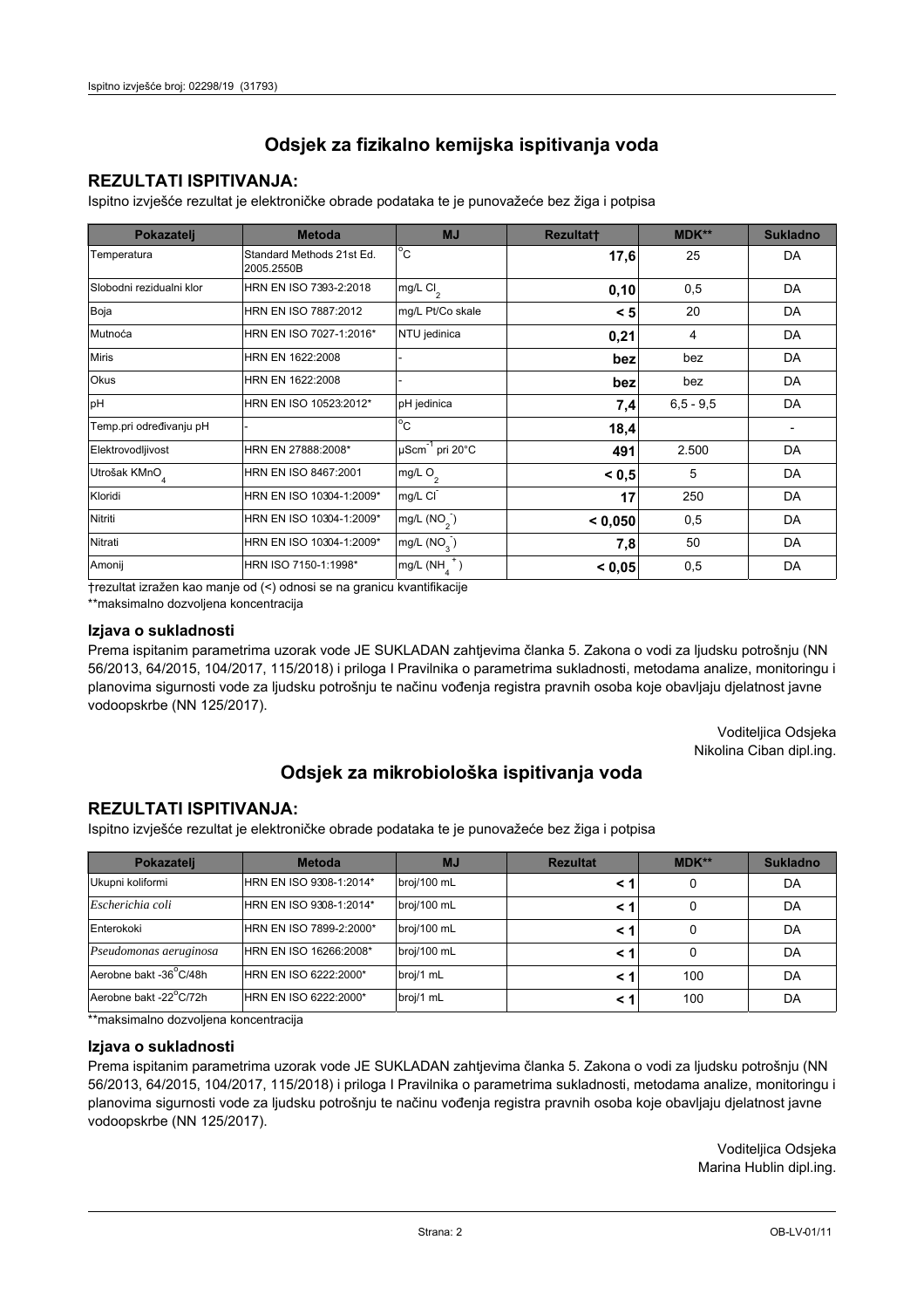



VODOOPSKRBA I ODVODNJA ZAGREBAČKE ŽUPANIJE D.O.O.-PJ IVANIĆ GRAD 10000 ZAGREB KOLEDOVČINA ULICA 1

Rakitje, 21.10.2019.

# **ISPITNO IZVJEŠĆE**

#### ISPITNO IZVJEŠĆE BROJ: 02299/19 (31794)

| Naziv uzorka:<br>Vrsta uzorka:                      | VODA ZA LJUDSKU POTROŠNJU<br>Javna vodoopskrba - razvodni sustav                          |
|-----------------------------------------------------|-------------------------------------------------------------------------------------------|
| <b>HEO:</b><br>Uzorkovao:<br>Metoda<br>uzorkovanja: | Ivanić Grad<br>Marija Vrban dipl.san.ing.<br>HRN ISO 5667-5:2011*, HRN EN ISO 19458:2008* |
| <b>Plan uzorkovanja: OB-LV-07/2019</b>              |                                                                                           |

17.10.2019.08:30

17.10.2019. 12:25

Uzorak uzorkovan Vrijeme uzimanja uzorka: Analiza započeta:

Vrijeme dostave: Analiza završena: 17.10.2019. 12:20 21 10 2019 08:32

VODOOPSKRBA I ODVODNJA ZAGREBAČKE ŽUPANIJE D.O.O.- PJ IVANIĆ GRAD Naručitelj: KOLEDOVČINA ULICA 1, 10000 ZAGREB OIB: 54189804734 DV PROLJEĆE. NAFTAPLINSKA BB. KLOŠTAR IVANIĆ, SLAVINA U KUHINJI Lokacija: Vodovodom upravlja: VODOOPSKRBA I ODVODNJA ZAGREBAČKE ŽUPANIJE D.O.O.- PJ IVANIĆ GRAD KOLEDOVČINA ULICA 1, 10000 ZAGREB OIB: 54189804734

Oblik zahtjeva: Zahtjev po ugovoru

Sukladnost je izražena uz rezultate ispitivanja.

Rukovoditeljica Službe Marina Hublin dipl.ing.

#### Napomena:

- 1) Rezultati ispitivanja odnose se isključivo na ispitivani uzorak.
- 2) Ispitna izvješća se ne smiju umnožavati bez odobrenja Zavoda.
- 3) Akreditirane metode označene su zvjezdicom (\*).
- 4) Iziava o sukladnosti nije u područiu akreditacije.
- 5) Mjerna nesigurnost za akreditirane metode dostupna je na zahtjev.

Služba za zdravstvenu ekologiju ovlaštena je kao službeni laboratorij za obavlianie određenih analiza vode, hrane i okolišnih uzoraka u proizvodniji hrane prema rješenju Ministarstva poljoprivrede: KLASA:UP/l-322-01/18-01/36, URBROJ:525-10/0729-18-3

Služba za zdravstvenu ekologiju ovlaštena je kao službeni laboratorij za provođenie ispitivania vode za liudsku potrošniu za određene parametre prema riešenju Ministarstva zdravstva: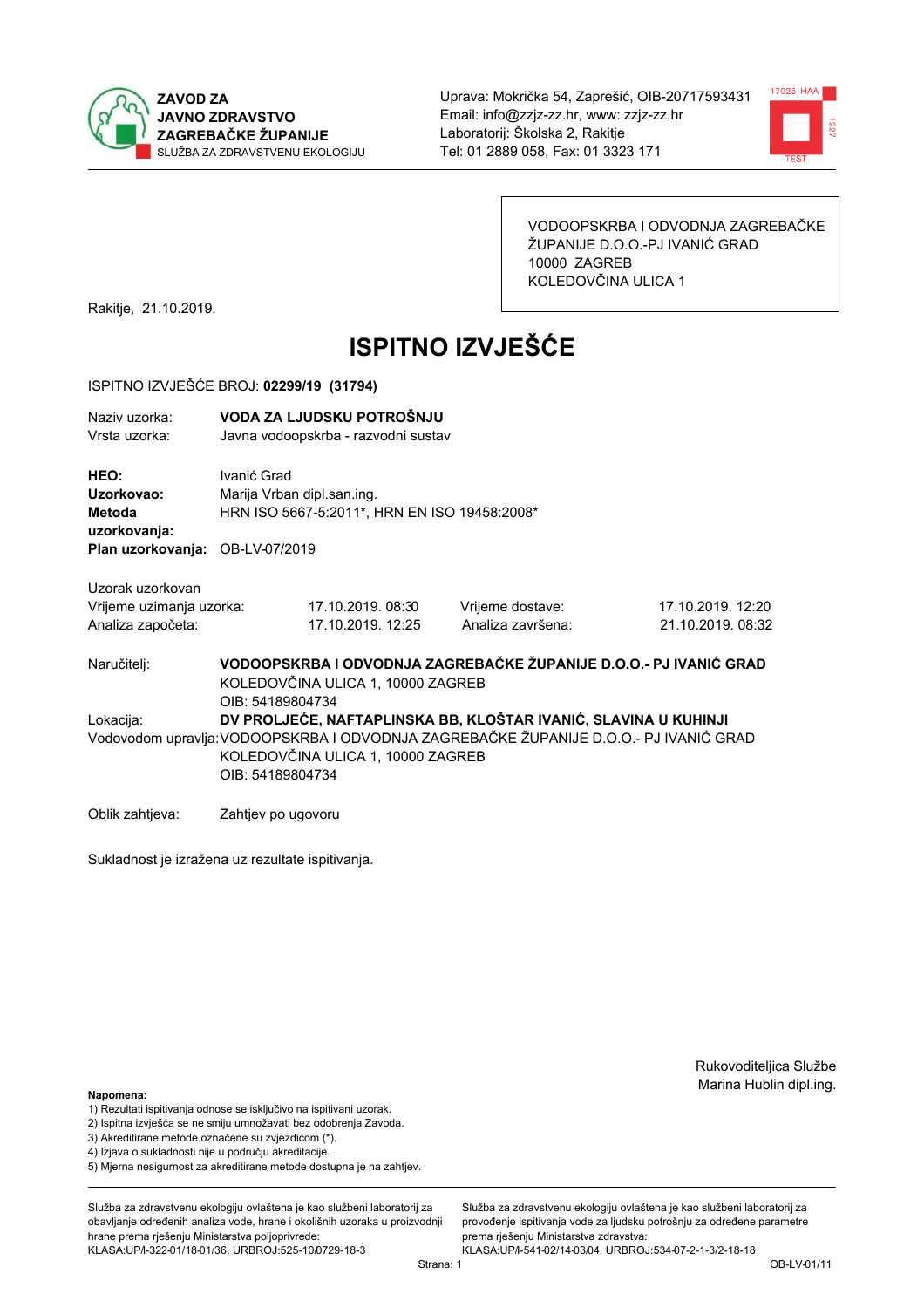## **REZULTATI ISPITIVANJA:**

Ispitno izviešće rezultat je elektroničke obrade podataka te je punovažeće bez žiga i potpisa

| Pokazatelj                | <b>Metoda</b>                           | <b>MJ</b>               | <b>Rezultatt</b> | MDK**         | <b>Sukladno</b> |
|---------------------------|-----------------------------------------|-------------------------|------------------|---------------|-----------------|
| Temperatura               | Standard Methods 21st Ed.<br>2005.2550B | $^{\circ}$ C            | 15,8             | 25            | DA              |
| Slobodni rezidualni klor  | HRN EN ISO 7393-2:2018                  | mg/L $Cl2$              | 0,15             | 0,5           | DA              |
| Boja                      | HRN EN ISO 7887:2012                    | mg/L Pt/Co skale        | < 5              | 20            | DA              |
| Mutnoća                   | HRN EN ISO 7027-1:2016*                 | NTU jedinica            | 0,20             | 4             | DA              |
| <b>Miris</b>              | HRN EN 1622:2008                        |                         | bez              | bez           | DA              |
| Okus                      | HRN EN 1622:2008                        |                         | bez              | bez           | DA              |
| pH                        | HRN EN ISO 10523:2012*                  | pH jedinica             | 7,4              | $6, 5 - 9, 5$ | DA              |
| Temp.pri određivanju pH   |                                         | $^{\circ}$ C            | 17,9             |               |                 |
| Elektrovodljivost         | HRN EN 27888:2008*                      | µScm-1 pri 20°C         | 448              | 2.500         | DA              |
| Utrošak KMnO <sub>4</sub> | HRN EN ISO 8467:2001                    | mg/L $O2$               | < 0.5            | 5             | DA              |
| Kloridi                   | HRN EN ISO 10304-1:2009*                | mg/L CI                 | 13               | 250           | DA              |
| Nitriti                   | HRN EN ISO 10304-1:2009*                | mg/L (NO <sub>2</sub> ) | < 0.050          | 0,5           | DA              |
| Nitrati                   | HRN EN ISO 10304-1:2009*                | mg/L (NO <sub>3</sub> ) | 6,3              | 50            | DA              |
| Amonij                    | HRN ISO 7150-1:1998*                    | mg/L (NH                | < 0,05           | 0,5           | DA              |

trezultat izražen kao manje od (<) odnosi se na granicu kvantifikacije

\*\*maksimalno dozvoljena koncentracija

#### Izjava o sukladnosti

Prema ispitanim parametrima uzorak vode JE SUKLADAN zahtievima članka 5. Zakona o vodi za ljudsku potrošnju (NN 56/2013, 64/2015, 104/2017, 115/2018) i priloga I Pravilnika o parametrima sukladnosti, metodama analize, monitoringu i planovima sigurnosti vode za ljudsku potrošnju te načinu vođenja registra pravnih osoba koje obavljaju djelatnost javne vodoopskrbe (NN 125/2017).

> Voditeljica Odsjeka Nikolina Ciban dipl.ing.

## Odsjek za mikrobiološka ispitivanja voda

### **REZULTATI ISPITIVANJA:**

Ispitno izvješće rezultat je elektroničke obrade podataka te je punovažeće bez žiga i potpisa

| Pokazatelj             | <b>Metoda</b>           | <b>MJ</b>   | <b>Rezultat</b> | $MDK**$ | <b>Sukladno</b> |
|------------------------|-------------------------|-------------|-----------------|---------|-----------------|
| Ukupni koliformi       | HRN EN ISO 9308-1:2014* | broj/100 mL |                 | 0       | DA              |
| Escherichia coli       | HRN EN ISO 9308-1:2014* | broj/100 mL |                 | 0       | DA              |
| Enterokoki             | HRN EN ISO 7899-2:2000* | broj/100 mL |                 | 0       | DA              |
| Pseudomonas aeruginosa | HRN EN ISO 16266:2008*  | broj/100 mL | < 1             | 0       | DA              |
| Aerobne bakt -36 C/48h | HRN EN ISO 6222:2000*   | broj/1 mL   |                 | 100     | DA              |
| Aerobne bakt -22°C/72h | HRN EN ISO 6222:2000*   | broj/1 mL   |                 | 100     | DA              |

\*\*maksimalno dozvoljena koncentracija

#### Izjava o sukladnosti

Prema ispitanim parametrima uzorak vode JE SUKLADAN zahtjevima članka 5. Zakona o vodi za ljudsku potrošnju (NN 56/2013, 64/2015, 104/2017, 115/2018) i priloga I Pravilnika o parametrima sukladnosti, metodama analize, monitoringu i planovima sigurnosti vode za ljudsku potrošnju te načinu vođenja registra pravnih osoba koje obavljaju djelatnost javne vodoopskrbe (NN 125/2017).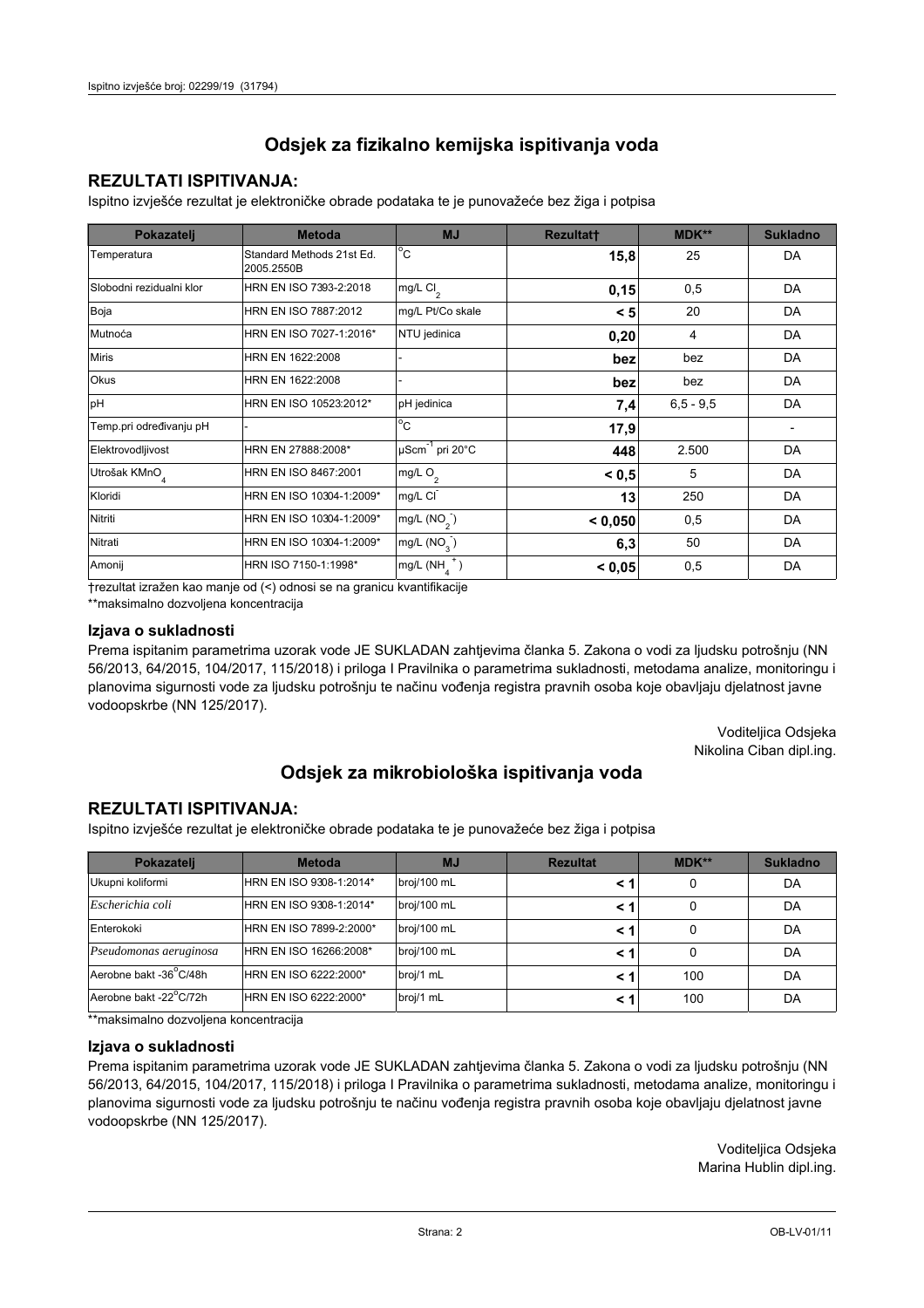



VODOOPSKRBA I ODVODNJA ZAGREBAČKE ŽUPANIJE D.O.O.-PJ IVANIĆ GRAD 10000 ZAGREB KOLEDOVČINA ULICA 1

17.10.2019. 12:20

Rakitje, 21.10.2019.

# **ISPITNO IZVJEŠĆE**

#### ISPITNO IZVJEŠĆE BROJ: 02300/19 (31795)

| Naziv uzorka: | VODA ZA LJUDSKU POTROŠNJU    |
|---------------|------------------------------|
| Vrsta uzorka: | Javna vodoopskrba - spremnik |

HEO: Ivanić Grad Uzorkovao: Mariia Vrban dipl.san.ing. HRN ISO 5667-5:2011\*, HRN EN ISO 19458:2008\* Metoda uzorkovanja: Plan uzorkovanja: OB-LV-07/2019

17.10.2019.09:00

Uzorak uzorkovan Vrijeme uzimanja uzorka: Analiza započeta:

Naručitelj:

Lokacija:

17.10.2019. 12:27 Analiza završena: 21 10 2019 08:32 VODOOPSKRBA I ODVODNJA ZAGREBAČKE ŽUPANIJE D.O.O.- PJ IVANIĆ GRAD KOLEDOVČINA ULICA 1, 10000 ZAGREB OIB: 54189804734 VODOVODNI ODVOJAK. REZERVOAR VODE SOBOČANI. KLOŠTAR IVANIĆ, SLAVINA U **POSTROJENJU** 

Vrijeme dostave:

Vodovodom upravlja: VODOOPSKRBA I ODVODNJA ZAGREBAČKE ŽUPANIJE D.O.O.- PJ IVANIĆ GRAD KOLEDOVČINA ULICA 1. 10000 ZAGREB OIB: 54189804734

Oblik zahtieva: Zahtiev po ugovoru

Sukladnost je izražena uz rezultate ispitivanja.

Rukovoditeljica Službe Marina Hublin dipl.ing.

Napomena:

- 1) Rezultati ispitivanja odnose se isključivo na ispitivani uzorak.
- 2) Ispitna izvješća se ne smiju umnožavati bez odobrenja Zavoda.

3) Akreditirane metode označene su zvjezdicom (\*).

- 4) Iziava o sukladnosti nije u područiu akreditacije.
- 5) Mjerna nesigurnost za akreditirane metode dostupna je na zahtjev.

Služba za zdravstvenu ekologiju ovlaštena je kao službeni laboratorij za obavlianie određenih analiza vode, hrane i okolišnih uzoraka u proizvodniji hrane prema rješenju Ministarstva poljoprivrede: KLASA:UP/l-322-01/18-01/36, URBROJ:525-10/0729-18-3

Služba za zdravstvenu ekologiju ovlaštena je kao službeni laboratorij za provođenie ispitivania vode za liudsku potrošniu za određene parametre prema riešenju Ministarstva zdravstva:

KLASA:UP/l-541-02/14-03/04, URBROJ:534-07-2-1-3/2-18-18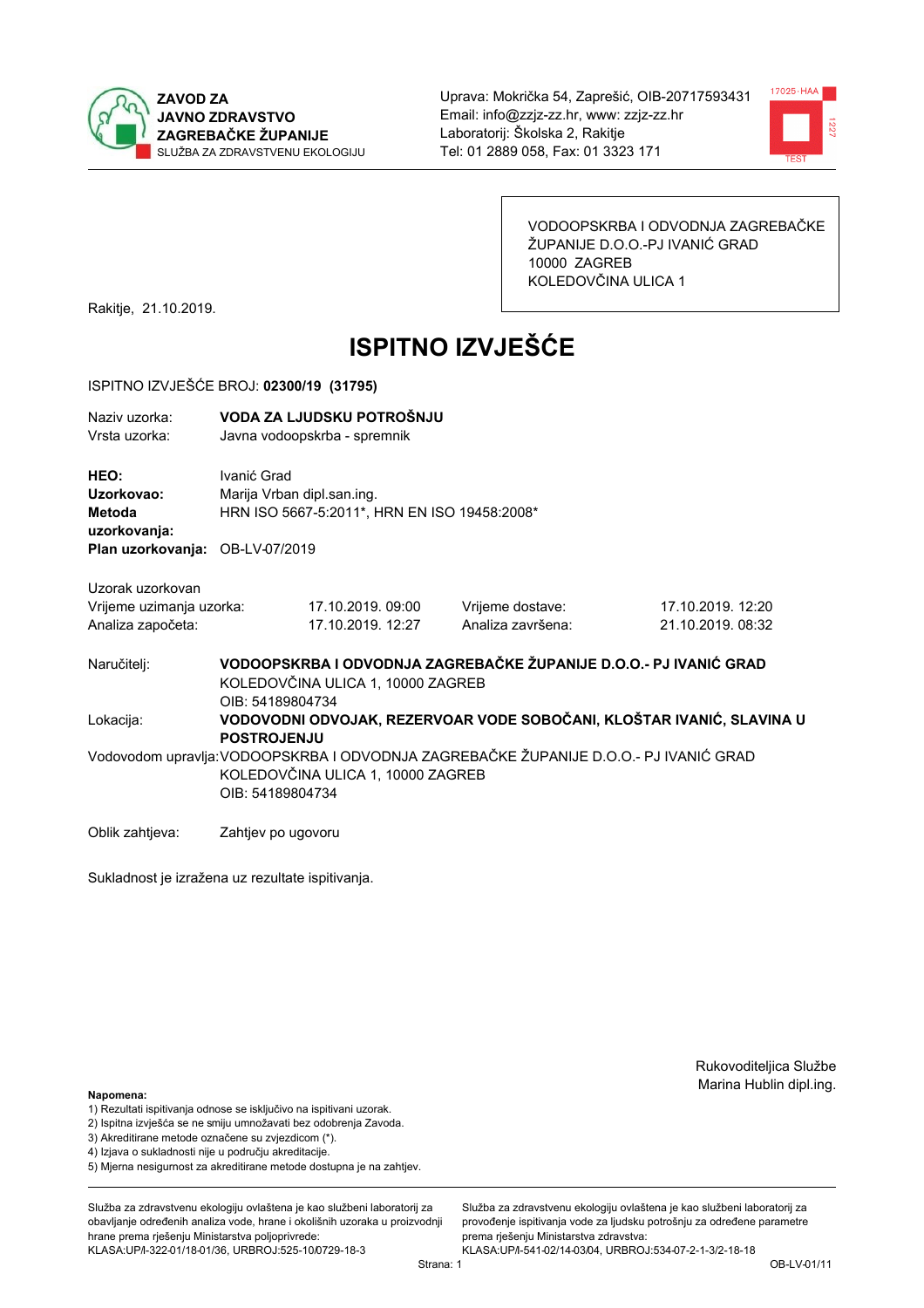## **REZULTATI ISPITIVANJA:**

Ispitno izviešće rezultat je elektroničke obrade podataka te je punovažeće bez žiga i potpisa

| Pokazatelj                | <b>Metoda</b>                           | <b>MJ</b>               | <b>Rezultatt</b> | MDK**         | <b>Sukladno</b> |
|---------------------------|-----------------------------------------|-------------------------|------------------|---------------|-----------------|
| Temperatura               | Standard Methods 21st Ed.<br>2005.2550B | $^{\circ}$ C            | 15               | 25            | DA              |
| Slobodni rezidualni klor  | HRN EN ISO 7393-2:2018                  | mg/L $Cl2$              | 0, 19            | 0,5           | DA              |
| Boja                      | HRN EN ISO 7887:2012                    | mg/L Pt/Co skale        | < 5              | 20            | DA              |
| Mutnoća                   | HRN EN ISO 7027-1:2016*                 | NTU jedinica            | 0,14             | 4             | DA              |
| <b>Miris</b>              | HRN EN 1622:2008                        |                         | bez              | bez           | DA              |
| Okus                      | HRN EN 1622:2008                        |                         | bez              | bez           | DA              |
| pH                        | HRN EN ISO 10523:2012*                  | pH jedinica             | 7,4              | $6, 5 - 9, 5$ | DA              |
| Temp.pri određivanju pH   |                                         | $^{\circ}$ C            | 17,7             |               |                 |
| Elektrovodljivost         | HRN EN 27888:2008*                      | µScm-1 pri 20°C         | 461              | 2.500         | DA              |
| Utrošak KMnO <sub>4</sub> | HRN EN ISO 8467:2001                    | mg/L $O2$               | 0,6              | 5             | DA              |
| Kloridi                   | HRN EN ISO 10304-1:2009*                | mg/L CI                 | 13               | 250           | DA              |
| Nitriti                   | HRN EN ISO 10304-1:2009*                | mg/L (NO <sub>2</sub> ) | < 0.050          | 0,5           | DA              |
| Nitrati                   | HRN EN ISO 10304-1:2009*                | mg/L $(NO_{\rm q}^-)$   | 6,5              | 50            | DA              |
| Amonij                    | HRN ISO 7150-1:1998*                    | mg/L (NH                | < 0,05           | 0,5           | DA              |

trezultat izražen kao manje od (<) odnosi se na granicu kvantifikacije

\*\*maksimalno dozvoljena koncentracija

#### Izjava o sukladnosti

Prema ispitanim parametrima uzorak vode JE SUKLADAN zahtievima članka 5. Zakona o vodi za ljudsku potrošnju (NN 56/2013, 64/2015, 104/2017, 115/2018) i priloga I Pravilnika o parametrima sukladnosti, metodama analize, monitoringu i planovima sigurnosti vode za ljudsku potrošnju te načinu vođenja registra pravnih osoba koje obavljaju djelatnost javne vodoopskrbe (NN 125/2017).

> Voditeljica Odsjeka Nikolina Ciban dipl.ing.

## Odsjek za mikrobiološka ispitivanja voda

### **REZULTATI ISPITIVANJA:**

Ispitno izvješće rezultat je elektroničke obrade podataka te je punovažeće bez žiga i potpisa

| Pokazatelj             | <b>Metoda</b>           | <b>MJ</b>   | <b>Rezultat</b> | MDK** | <b>Sukladno</b> |
|------------------------|-------------------------|-------------|-----------------|-------|-----------------|
| Ukupni koliformi       | HRN EN ISO 9308-1:2014* | broj/100 mL |                 | 0     | DA              |
| Escherichia coli       | HRN EN ISO 9308-1:2014* | broj/100 mL | < '             | 0     | DA              |
| Enterokoki             | HRN EN ISO 7899-2:2000* | broj/100 mL | < '             |       | DA              |
| Pseudomonas aeruginosa | HRN EN ISO 16266:2008*  | broj/100 mL | < '             | 0     | DA              |
| Aerobne bakt -36°C/48h | HRN EN ISO 6222:2000*   | broj/1 mL   |                 | 100   | DA              |
| Aerobne bakt -22°C/72h | HRN EN ISO 6222:2000*   | broj/1 mL   | < '             | 100   | DA              |

\*\*maksimalno dozvoljena koncentracija

#### Izjava o sukladnosti

Prema ispitanim parametrima uzorak vode JE SUKLADAN zahtjevima članka 5. Zakona o vodi za ljudsku potrošnju (NN 56/2013, 64/2015, 104/2017, 115/2018) i priloga I Pravilnika o parametrima sukladnosti, metodama analize, monitoringu i planovima sigurnosti vode za ljudsku potrošnju te načinu vođenja registra pravnih osoba koje obavljaju djelatnost javne vodoopskrbe (NN 125/2017).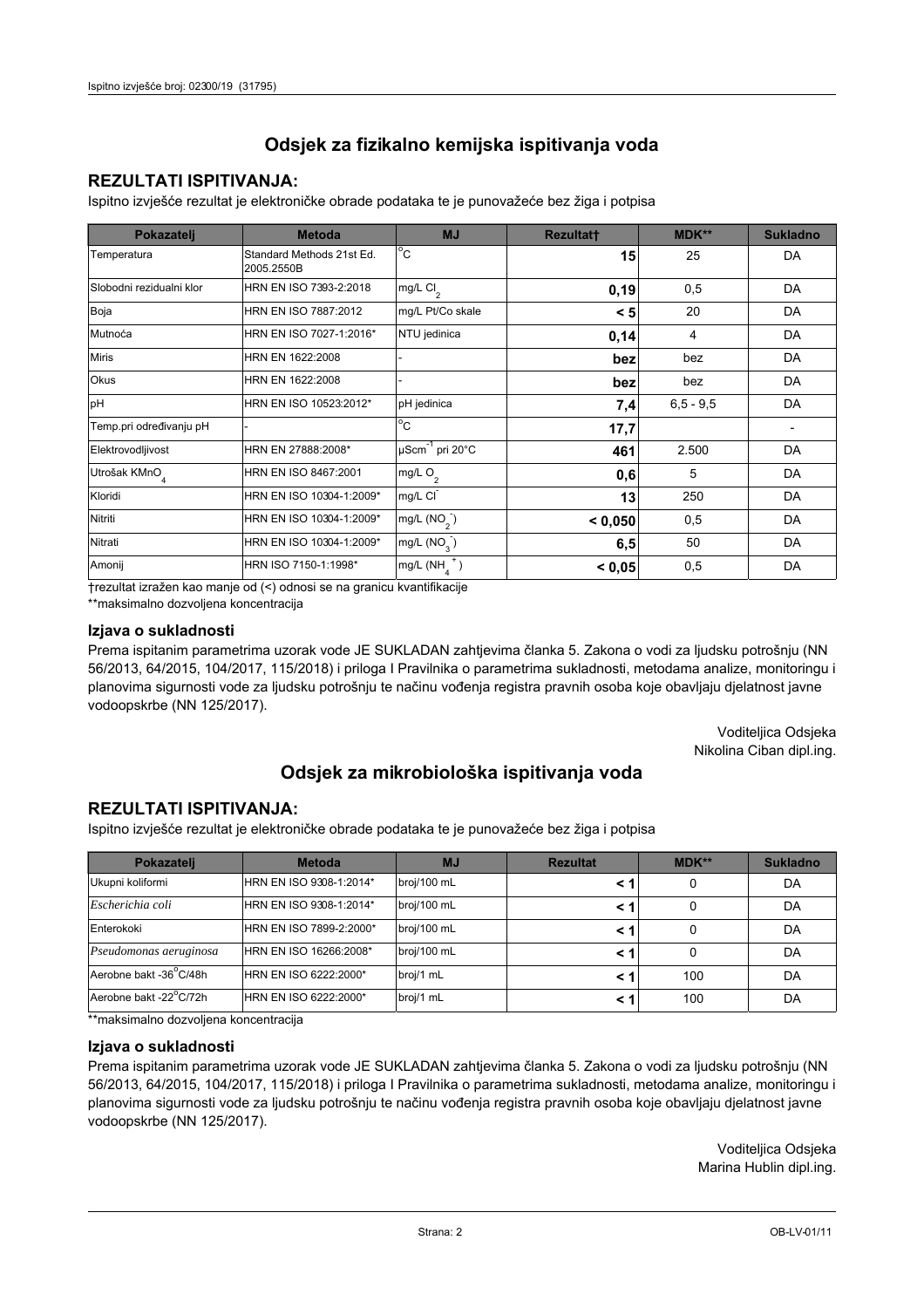



VODOOPSKRBA I ODVODNJA ZAGREBAČKE ŽUPANIJE D.O.O.-PJ IVANIĆ GRAD 10000 ZAGREB KOLEDOVČINA ULICA 1

Rakitje, 21.10.2019.

# **ISPITNO IZVJEŠĆE**

#### ISPITNO IZVJEŠĆE BROJ: 02301/19 (31796)

| Naziv uzorka:<br>Vrsta uzorka:                                    |                  | VODA ZA LJUDSKU POTROŠNJU<br>Javna vodoopskrba - razvodni sustav           |                                                                                                                                               |                                                                   |  |  |
|-------------------------------------------------------------------|------------------|----------------------------------------------------------------------------|-----------------------------------------------------------------------------------------------------------------------------------------------|-------------------------------------------------------------------|--|--|
| HEO:<br>Uzorkovao:<br>Metoda<br>uzorkovanja:                      | Ivanić Grad      | Marija Vrban dipl.san.ing.<br>HRN ISO 5667-5:2011*, HRN EN ISO 19458:2008* |                                                                                                                                               |                                                                   |  |  |
| Plan uzorkovanja: OB-LV-07/2019                                   |                  |                                                                            |                                                                                                                                               |                                                                   |  |  |
| Uzorak uzorkovan<br>Vrijeme uzimanja uzorka:<br>Analiza započeta: |                  | 17.10.2019.09:30<br>17.10.2019. 12:28                                      | Vrijeme dostave:<br>Analiza završena:                                                                                                         | 17.10.2019. 12:20<br>21.10.2019. 08:3                             |  |  |
| Naručiteli:                                                       | OIB: 54189804734 | KOLEDOVČINA ULICA 1, 10000 ZAGREB                                          |                                                                                                                                               | VODOOPSKRBA I ODVODNJA ZAGREBAČKE ŽUPANIJE D.O.O.- PJ IVANIĆ GRAD |  |  |
| Lokacija:                                                         |                  | KOLEDOVČINA ULICA 1, 10000 ZAGREB                                          | OŠ MILKE TRNINE, ŠKOLSKA 10, KRIŽ, SLAVINA U KUHINJI<br>Vodovodom upravlja: VODOOPSKRBA I ODVODNJA ZAGREBAČKE ŽUPANIJE D.O.O.- PJ IVANIĆ GRAD |                                                                   |  |  |

OIB: 54189804734

Oblik zahtjeva: Zahtjev po ugovoru

Sukladnost je izražena uz rezultate ispitivanja.

Rukovoditeljica Službe Marina Hublin dipl.ing.

 $12:20$  $08:33$ 

#### Napomena:

- 1) Rezultati ispitivanja odnose se isključivo na ispitivani uzorak.
- 2) Ispitna izvješća se ne smiju umnožavati bez odobrenja Zavoda.
- 3) Akreditirane metode označene su zvjezdicom (\*).
- 4) Iziava o sukladnosti nije u području akreditacije.
- 5) Mjerna nesigurnost za akreditirane metode dostupna je na zahtjev.

Služba za zdravstvenu ekologiju ovlaštena je kao službeni laboratorij za obavlianie određenih analiza vode, hrane i okolišnih uzoraka u proizvodniji hrane prema rješenju Ministarstva poljoprivrede: KLASA:UP/l-322-01/18-01/36, URBROJ:525-10/0729-18-3

Služba za zdravstvenu ekologiju ovlaštena je kao službeni laboratorij za provođenie ispitivania vode za liudsku potrošniu za određene parametre prema rješenju Ministarstva zdravstva:

KLASA:UP/l-541-02/14-03/04, URBROJ:534-07-2-1-3/2-18-18 Strana: 1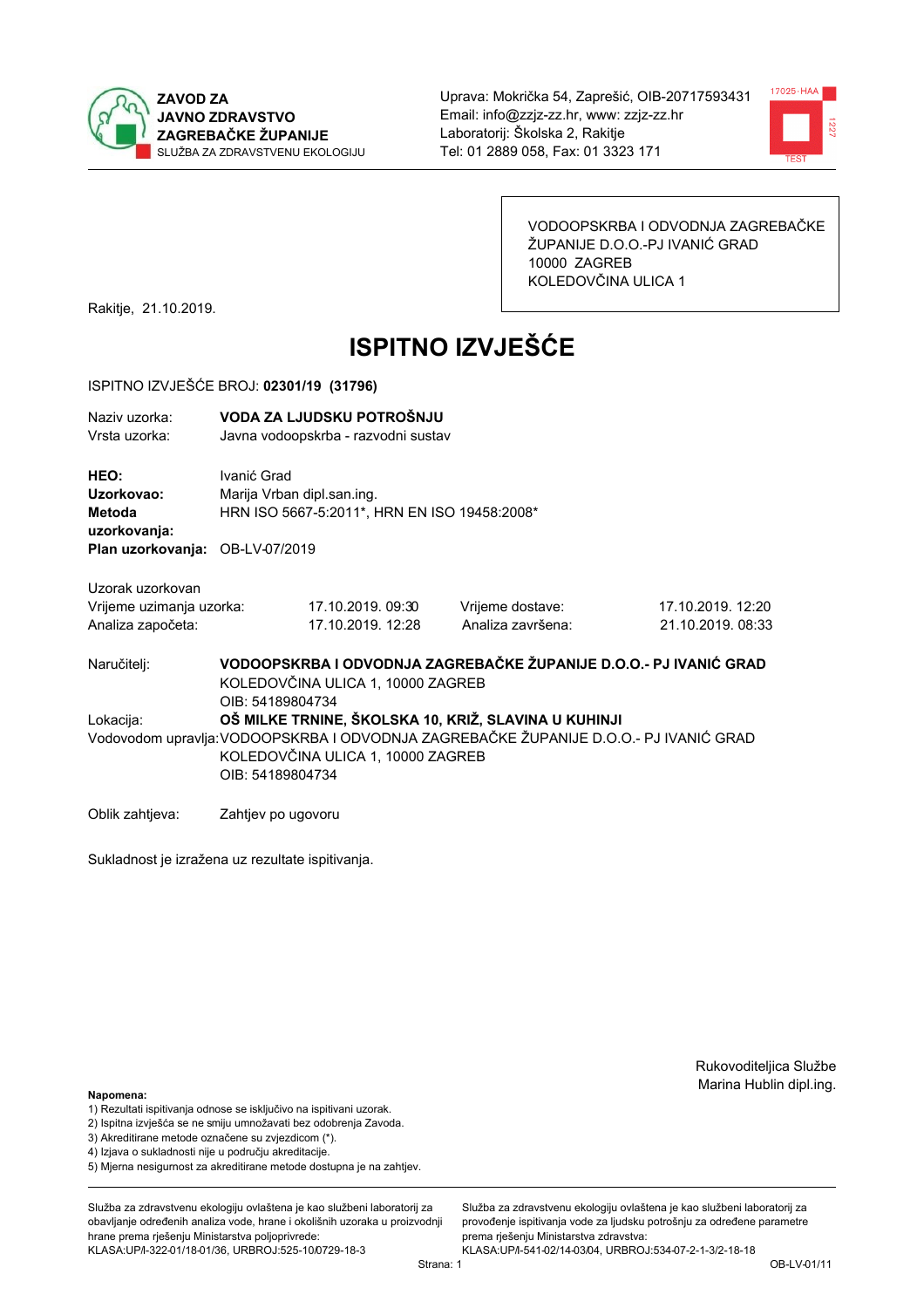## **REZULTATI ISPITIVANJA:**

Ispitno izviešće rezultat je elektroničke obrade podataka te je punovažeće bez žiga i potpisa

| Pokazatelj                | <b>Metoda</b>                           | <b>MJ</b>                   | <b>Rezultatt</b> | MDK**         | <b>Sukladno</b> |
|---------------------------|-----------------------------------------|-----------------------------|------------------|---------------|-----------------|
| Temperatura               | Standard Methods 21st Ed.<br>2005.2550B | $^{\circ}$ C                | 18,4             | 25            | DA              |
| Slobodni rezidualni klor  | HRN EN ISO 7393-2:2018                  | mg/L Cl <sub>2</sub>        | 0,11             | 0,5           | DA              |
| Boja                      | HRN EN ISO 7887:2012                    | mg/L Pt/Co skale            | < 5              | 20            | DA              |
| Mutnoća                   | HRN EN ISO 7027-1:2016*                 | NTU jedinica                | 0,17             | 4             | DA              |
| <b>Miris</b>              | HRN EN 1622:2008                        |                             | bez              | bez           | DA              |
| <b>Okus</b>               | HRN EN 1622:2008                        |                             | bez              | bez           | DA              |
| pH                        | HRN EN ISO 10523:2012*                  | pH jedinica                 | 7,5              | $6, 5 - 9, 5$ | DA              |
| Temp.pri određivanju pH   |                                         | $\overline{C}$              | 18,3             |               |                 |
| Elektrovodljivost         | HRN EN 27888:2008*                      | µScm <sup>-1</sup> pri 20°C | 431              | 2.500         | DA              |
| Utrošak KMnO <sub>4</sub> | HRN EN ISO 8467:2001                    | mg/L O <sub>2</sub>         | < 0, 5           | 5             | DA              |
| Kloridi                   | HRN EN ISO 10304-1:2009*                | mg/L CI                     | 9,5              | 250           | DA              |
| Nitriti                   | HRN EN ISO 10304-1:2009*                | mg/L $(NO2)$                | < 0.050          | 0,5           | DA              |
| Nitrati                   | HRN EN ISO 10304-1:2009*                | mg/L (NO <sub>3</sub> )     | 4,8              | 50            | DA              |
| Amonij                    | HRN ISO 7150-1:1998*                    | mg/L (NH                    | < 0,05           | 0,5           | DA              |

trezultat izražen kao manje od (<) odnosi se na granicu kvantifikacije

\*\*maksimalno dozvoljena koncentracija

#### Izjava o sukladnosti

Prema ispitanim parametrima uzorak vode JE SUKLADAN zahtievima članka 5. Zakona o vodi za ljudsku potrošnju (NN 56/2013, 64/2015, 104/2017, 115/2018) i priloga I Pravilnika o parametrima sukladnosti, metodama analize, monitoringu i planovima sigurnosti vode za ljudsku potrošnju te načinu vođenja registra pravnih osoba koje obavljaju djelatnost javne vodoopskrbe (NN 125/2017).

> Voditeljica Odsjeka Nikolina Ciban dipl.ing.

## Odsjek za mikrobiološka ispitivanja voda

### **REZULTATI ISPITIVANJA:**

Ispitno izvješće rezultat je elektroničke obrade podataka te je punovažeće bez žiga i potpisa

| Pokazatelj             | <b>Metoda</b>           | <b>MJ</b>   | <b>Rezultat</b> | MDK** | <b>Sukladno</b> |
|------------------------|-------------------------|-------------|-----------------|-------|-----------------|
| Ukupni koliformi       | HRN EN ISO 9308-1:2014* | broj/100 mL |                 | 0     | DA              |
| Escherichia coli       | HRN EN ISO 9308-1:2014* | broj/100 mL | < '             | 0     | DA              |
| Enterokoki             | HRN EN ISO 7899-2:2000* | broj/100 mL | < '             |       | DA              |
| Pseudomonas aeruginosa | HRN EN ISO 16266:2008*  | broj/100 mL | < '             | 0     | DA              |
| Aerobne bakt -36°C/48h | HRN EN ISO 6222:2000*   | broj/1 mL   | 12              | 100   | DA              |
| Aerobne bakt -22°C/72h | HRN EN ISO 6222:2000*   | broj/1 mL   | 5               | 100   | DA              |

\*\*maksimalno dozvoljena koncentracija

#### Izjava o sukladnosti

Prema ispitanim parametrima uzorak vode JE SUKLADAN zahtjevima članka 5. Zakona o vodi za ljudsku potrošnju (NN 56/2013, 64/2015, 104/2017, 115/2018) i priloga I Pravilnika o parametrima sukladnosti, metodama analize, monitoringu i planovima sigurnosti vode za ljudsku potrošnju te načinu vođenja registra pravnih osoba koje obavljaju djelatnost javne vodoopskrbe (NN 125/2017).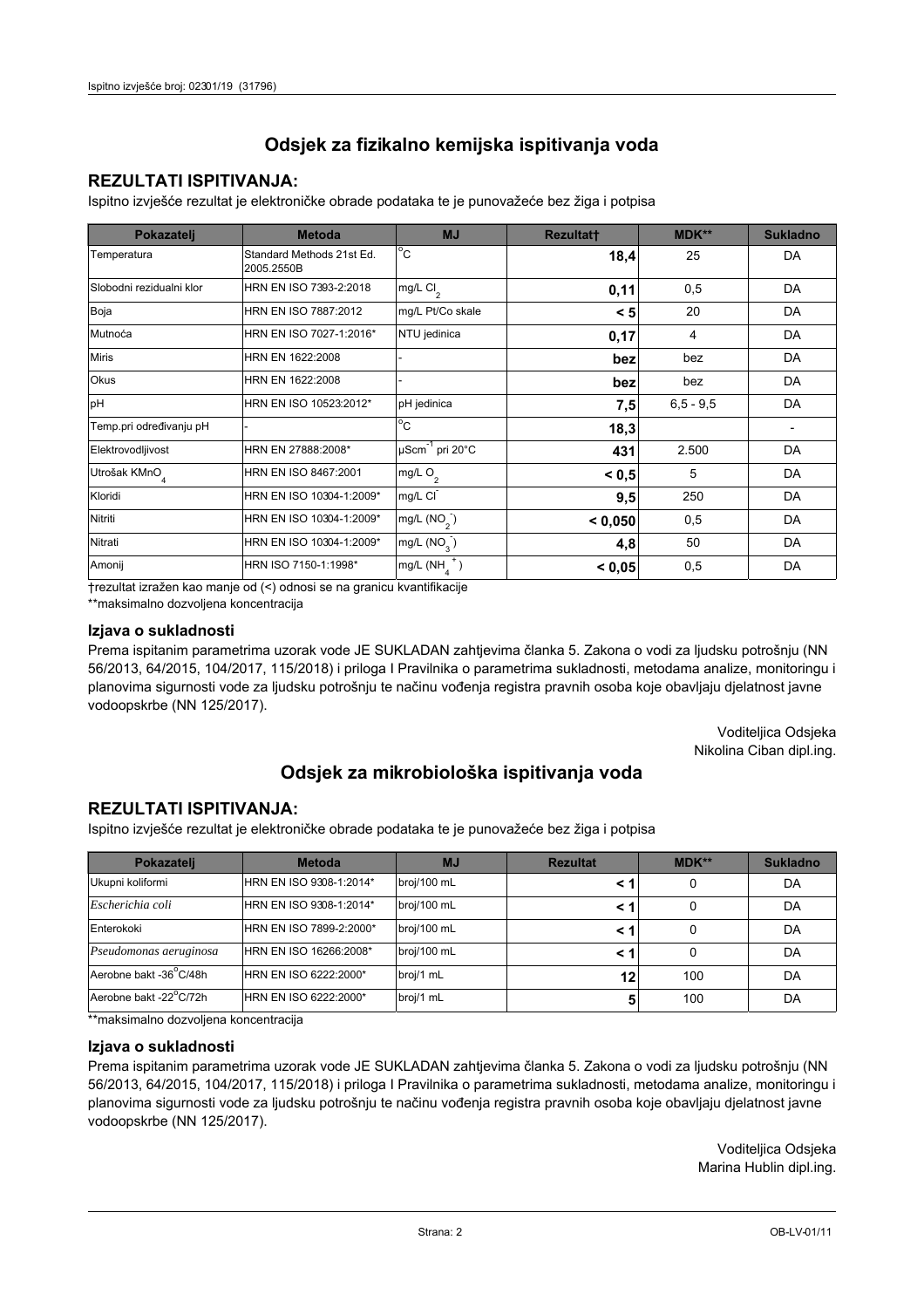



VODOOPSKRBA I ODVODNJA ZAGREBAČKE ŽUPANIJE D.O.O.-PJ IVANIĆ GRAD 10000 ZAGREB KOLEDOVČINA ULICA 1

17.10.2019. 12:20

21 10 2019 08:34

Rakitje, 21.10.2019.

# **ISPITNO IZVJEŠĆE**

#### ISPITNO IZVJEŠĆE BROJ: 02302/19 (31797)

| Naziv uzorka: | VODA ZA LJUDSKU POTROŠNJU           |
|---------------|-------------------------------------|
| Vrsta uzorka: | Javna vodoopskrba - razvodni sustav |

HEO: Ivanić Grad Uzorkovao: Marija Vrban dipl.san.ing. HRN ISO 5667-5:2011\*, HRN EN ISO 19458:2008\* Metoda uzorkovanja: Plan uzorkovanja: OB-LV-07/2019

17.10.2019.10:00

17.10.2019. 12:29

Uzorak uzorkovan Vrijeme uzimanja uzorka: Analiza započeta:

Naručitelj:

Lokacija:

VODOOPSKRBA I ODVODNJA ZAGREBAČKE ŽUPANIJE D.O.O.- PJ IVANIĆ GRAD KOLEDOVČINA ULICA 1, 10000 ZAGREB OIB: 54189804734 DV NOVOSELEC, HRVATSKE MLADEŽI BB. NOVOSELEC, SLAVINA U KUHINJI Vodovodom upravlja: VODOOPSKRBA I ODVODNJA ZAGREBAČKE ŽUPANIJE D.O.O.- PJ IVANIĆ GRAD KOLEDOVČINA ULICA 1, 10000 ZAGREB

Vrijeme dostave:

Analiza završena:

OIB: 54189804734

Oblik zahtjeva: Zahtjev po ugovoru

Sukladnost je izražena uz rezultate ispitivanja.

Rukovoditeljica Službe Marina Hublin dipl.ing.

Napomena:

- 1) Rezultati ispitivanja odnose se isključivo na ispitivani uzorak.
- 2) Ispitna izvješća se ne smiju umnožavati bez odobrenja Zavoda.

3) Akreditirane metode označene su zvjezdicom (\*).

- 4) Iziava o sukladnosti nije u područiu akreditacije.
- 5) Mjerna nesigurnost za akreditirane metode dostupna je na zahtjev.

Služba za zdravstvenu ekologiju ovlaštena je kao službeni laboratorij za obavlianie određenih analiza vode, hrane i okolišnih uzoraka u proizvodniji hrane prema rješenju Ministarstva poljoprivrede: KLASA:UP/l-322-01/18-01/36, URBROJ:525-10/0729-18-3

Služba za zdravstvenu ekologiju ovlaštena je kao službeni laboratorij za provođenie ispitivania vode za liudsku potrošniu za određene parametre prema riešenju Ministarstva zdravstva:

KLASA:UP/l-541-02/14-03/04, URBROJ:534-07-2-1-3/2-18-18 Strana: 1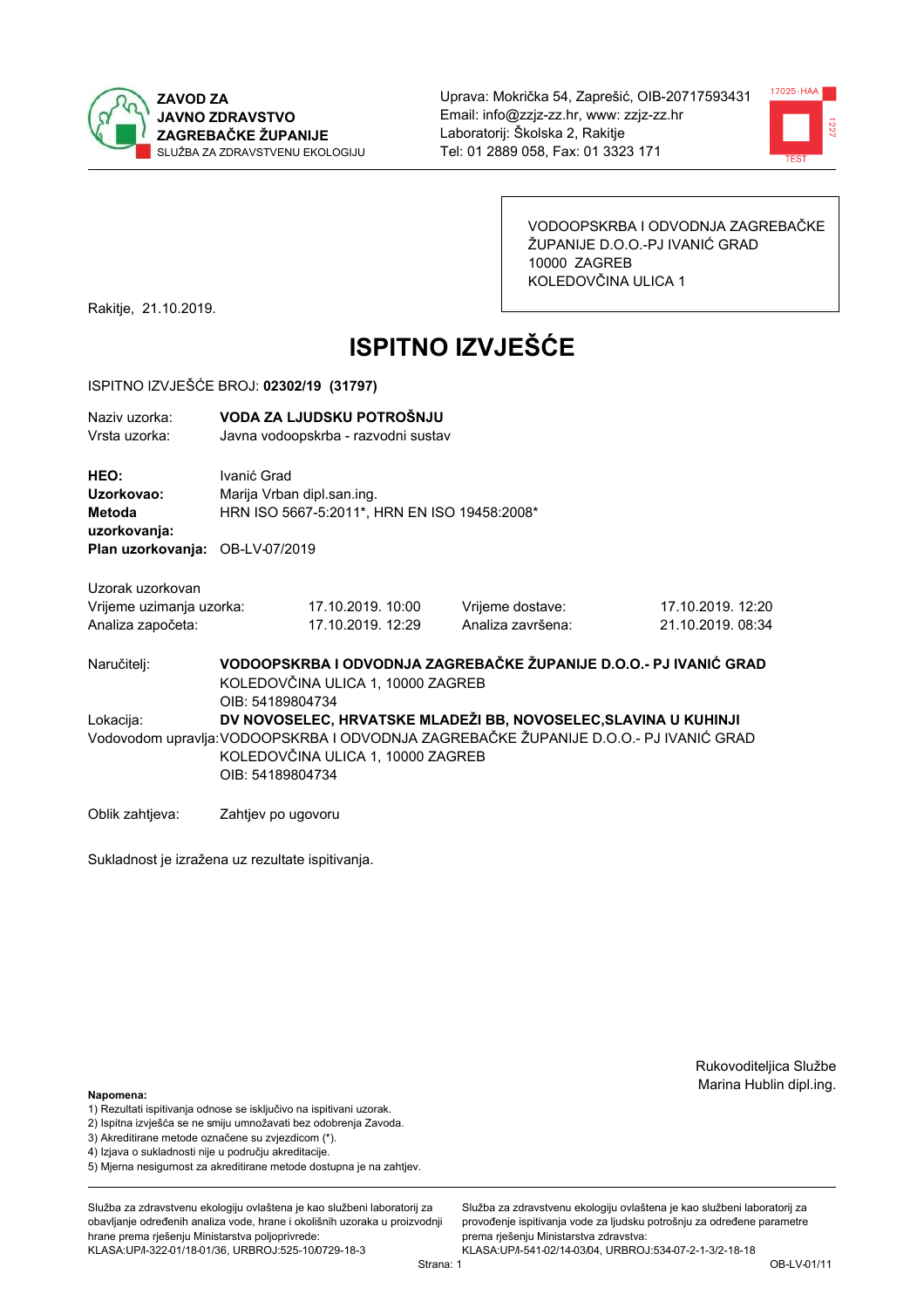## **REZULTATI ISPITIVANJA:**

Ispitno izviešće rezultat je elektroničke obrade podataka te je punovažeće bez žiga i potpisa

| Pokazatelj                | <b>Metoda</b>                           | <b>MJ</b>                   | <b>Rezultatt</b> | MDK**         | <b>Sukladno</b> |
|---------------------------|-----------------------------------------|-----------------------------|------------------|---------------|-----------------|
| Temperatura               | Standard Methods 21st Ed.<br>2005.2550B | $^{\circ}$ C                | 18,8             | 25            | DA              |
| Slobodni rezidualni klor  | HRN EN ISO 7393-2:2018                  | mg/L Cl <sub>2</sub>        | 0,06             | 0,5           | DA              |
| Boja                      | HRN EN ISO 7887:2012                    | mg/L Pt/Co skale            | < 5              | 20            | DA              |
| Mutnoća                   | HRN EN ISO 7027-1:2016*                 | NTU jedinica                | 0,14             | 4             | DA              |
| <b>Miris</b>              | HRN EN 1622:2008                        |                             | bez              | bez           | DA              |
| <b>Okus</b>               | HRN EN 1622:2008                        |                             | bez              | bez           | DA              |
| pH                        | HRN EN ISO 10523:2012*                  | pH jedinica                 | 7,6              | $6, 5 - 9, 5$ | DA              |
| Temp.pri određivanju pH   |                                         | $\overline{C}$              | 18,7             |               |                 |
| Elektrovodljivost         | HRN EN 27888:2008*                      | µScm <sup>-1</sup> pri 20°C | 427              | 2.500         | DA              |
| Utrošak KMnO <sub>4</sub> | HRN EN ISO 8467:2001                    | mg/L O <sub>2</sub>         | < 0, 5           | 5             | DA              |
| Kloridi                   | HRN EN ISO 10304-1:2009*                | mg/L CI                     | 9,7              | 250           | DA              |
| Nitriti                   | HRN EN ISO 10304-1:2009*                | mg/L $(NO2)$                | < 0,050          | 0,5           | DA              |
| Nitrati                   | HRN EN ISO 10304-1:2009*                | mg/L (NO <sub>3</sub> )     | 4,8              | 50            | DA              |
| Amonij                    | HRN ISO 7150-1:1998*                    | mg/L (NH                    | < 0,05           | 0,5           | DA              |

trezultat izražen kao manje od (<) odnosi se na granicu kvantifikacije

\*\*maksimalno dozvoljena koncentracija

#### Izjava o sukladnosti

Prema ispitanim parametrima uzorak vode JE SUKLADAN zahtievima članka 5. Zakona o vodi za ljudsku potrošnju (NN 56/2013, 64/2015, 104/2017, 115/2018) i priloga I Pravilnika o parametrima sukladnosti, metodama analize, monitoringu i planovima sigurnosti vode za ljudsku potrošnju te načinu vođenja registra pravnih osoba koje obavljaju djelatnost javne vodoopskrbe (NN 125/2017).

> Voditeljica Odsjeka Nikolina Ciban dipl.ing.

## Odsjek za mikrobiološka ispitivanja voda

### **REZULTATI ISPITIVANJA:**

Ispitno izvješće rezultat je elektroničke obrade podataka te je punovažeće bez žiga i potpisa

| Pokazatelj             | <b>Metoda</b>           | <b>MJ</b>   | <b>Rezultat</b> | MDK** | <b>Sukladno</b> |
|------------------------|-------------------------|-------------|-----------------|-------|-----------------|
| Ukupni koliformi       | HRN EN ISO 9308-1:2014* | broj/100 mL |                 |       | DA              |
| Escherichia coli       | HRN EN ISO 9308-1:2014* | broj/100 mL | < 1             |       | DA              |
| Enterokoki             | HRN EN ISO 7899-2:2000* | broj/100 mL | < '             |       | DA              |
| Pseudomonas aeruginosa | HRN EN ISO 16266:2008*  | broj/100 mL | < 1             | 0     | DA              |
| Aerobne bakt -36 C/48h | HRN EN ISO 6222:2000*   | broj/1 mL   |                 | 100   | DA              |
| Aerobne bakt -22°C/72h | HRN EN ISO 6222:2000*   | broj/1 mL   | < 1             | 100   | DA              |

\*\*maksimalno dozvoljena koncentracija

#### Izjava o sukladnosti

Prema ispitanim parametrima uzorak vode JE SUKLADAN zahtjevima članka 5. Zakona o vodi za ljudsku potrošnju (NN 56/2013, 64/2015, 104/2017, 115/2018) i priloga I Pravilnika o parametrima sukladnosti, metodama analize, monitoringu i planovima sigurnosti vode za ljudsku potrošnju te načinu vođenja registra pravnih osoba koje obavljaju djelatnost javne vodoopskrbe (NN 125/2017).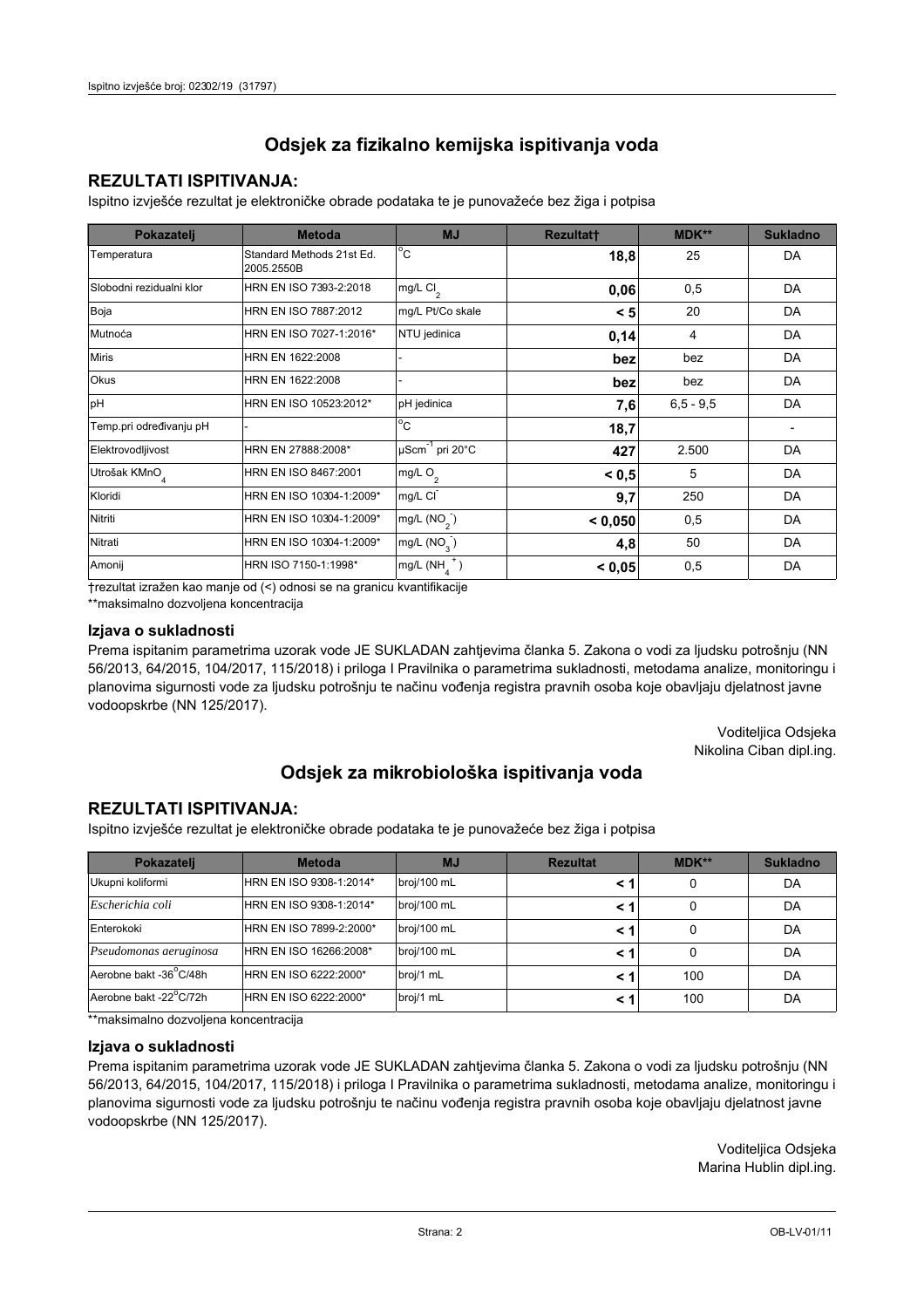



VODOOPSKRBA I ODVODNJA ZAGREBAČKE ŽUPANIJE D.O.O.-PJ IVANIĆ GRAD 10000 ZAGREB KOLEDOVČINA ULICA 1

Rakitje, 21.10.2019.

# **ISPITNO IZVJEŠĆE**

#### ISPITNO IZVJEŠĆE BROJ: 02303/19 (31798)

| Naziv uzorka:<br>Vrsta uzorka:                      |                                           | VODA ZA LJUDSKU POTROŠNJU<br>Javna vodoopskrba - razvodni sustav |                                                                      |                   |  |  |
|-----------------------------------------------------|-------------------------------------------|------------------------------------------------------------------|----------------------------------------------------------------------|-------------------|--|--|
| <b>HEO:</b><br>Uzorkovao:<br>Metoda<br>uzorkovanja: | Ivanić Grad<br>Marija Vrban dipl.san.ing. | HRN ISO 5667-5:2011*, HRN EN ISO 19458:2008*                     |                                                                      |                   |  |  |
| Plan uzorkovanja: OB-LV-07/2019                     |                                           |                                                                  |                                                                      |                   |  |  |
| Uzorak uzorkovan                                    |                                           |                                                                  |                                                                      |                   |  |  |
| Vrijeme uzimanja uzorka:                            |                                           | 17.10.2019. 10:20                                                | Vrijeme dostave:                                                     | 17.10.2019. 12:20 |  |  |
| Analiza započeta:                                   |                                           | 17.10.2019. 12:30                                                | Analiza završena:                                                    | 21.10.2019. 08:35 |  |  |
| Naručitelj:                                         | OIB: 54189804734                          | KOLEDOVČINA ULICA 1, 10000 ZAGREB                                | VODOOPSKRBA I ODVODNJA ZAGREBAČKE ŽUPANIJE D.O.O.- PJ IVANIĆ GRAD    |                   |  |  |
| المستقط سياسا                                       |                                           |                                                                  | O 100 DA PARALIÓA ZAORERA GIZA AZ INZAHÓIZO ORARER IELOLANINA ILIMOJ |                   |  |  |

OŠ JOSIPA BADALIĆA, ZAGREBAČKA 11, IVANIČKO GRABERJE, SLAVINA U WC-U Lokacija: Vodovodom upravlja: VODOOPSKRBA I ODVODNJA ZAGREBAČKE ŽUPANIJE D.O.O.- PJ IVANIĆ GRAD KOLEDOVČINA ULICA 1, 10000 ZAGREB OIB: 54189804734

Oblik zahtjeva: Zahtjev po ugovoru

Sukladnost je izražena uz rezultate ispitivanja.

Rukovoditeljica Službe Marina Hublin dipl.ing.

#### Napomena:

- 1) Rezultati ispitivanja odnose se isključivo na ispitivani uzorak.
- 2) Ispitna izvješća se ne smiju umnožavati bez odobrenja Zavoda.
- 3) Akreditirane metode označene su zvjezdicom (\*).
- 4) Iziava o sukladnosti nije u području akreditacije.
- 5) Mjerna nesigurnost za akreditirane metode dostupna je na zahtjev.

Služba za zdravstvenu ekologiju ovlaštena je kao službeni laboratorij za obavlianie određenih analiza vode, hrane i okolišnih uzoraka u proizvodniji hrane prema rješenju Ministarstva poljoprivrede: KLASA:UP/l-322-01/18-01/36, URBROJ:525-10/0729-18-3

KLASA:UP/l-541-02/14-03/04, URBROJ:534-07-2-1-3/2-18-18 OB-LV-01/11

Služba za zdravstvenu ekologiju ovlaštena je kao službeni laboratorij za

provođenie ispitivania vode za liudsku potrošniu za određene parametre

prema rješenju Ministarstva zdravstva: